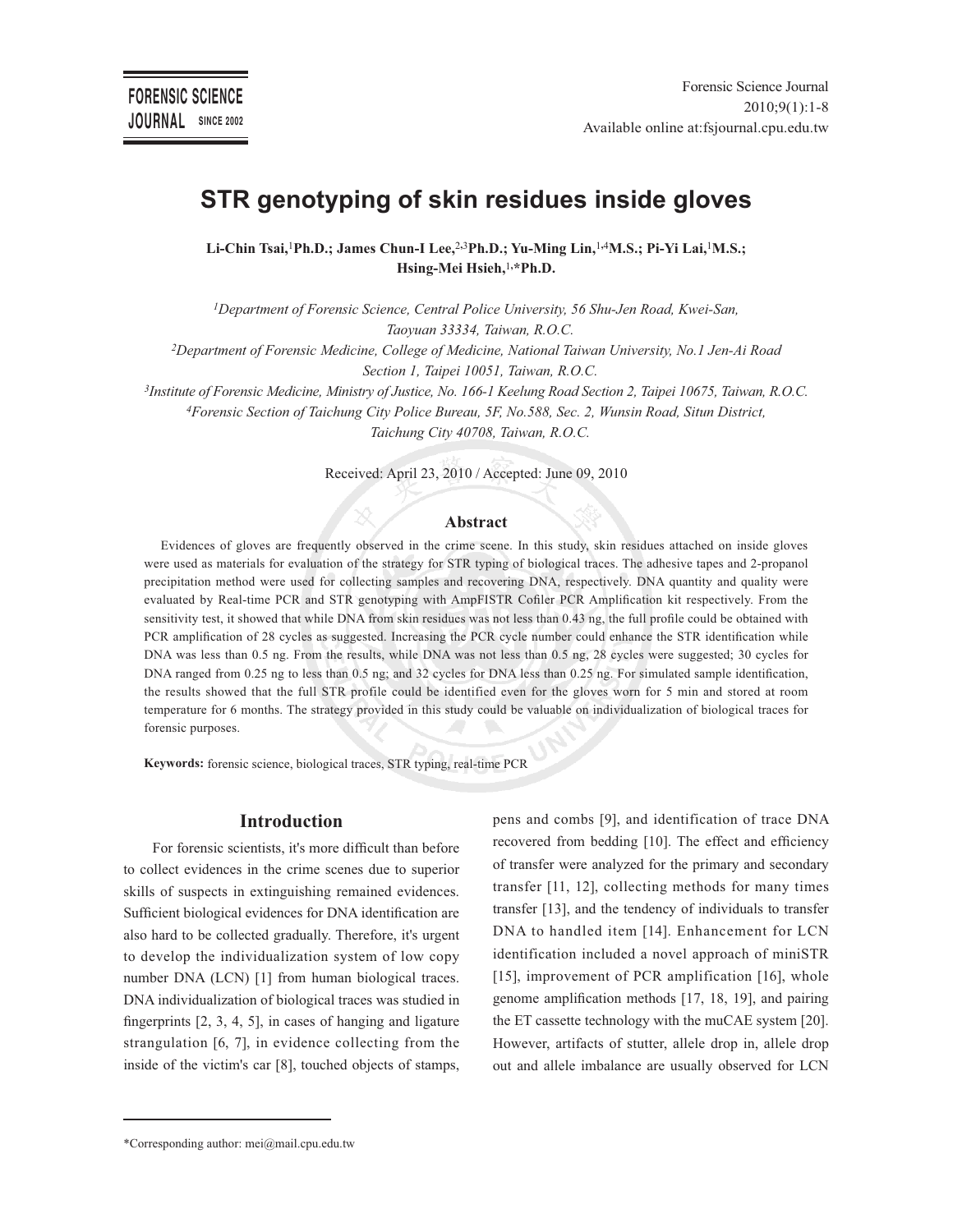DNA identification [1, 21, 22, 23, 24, 25]. Therefore, interpreting low template DNA profiles were with more challenges [26]. Evidences of gloves are frequently observed in the crime scene, however, only few studies focus on the traces of epithelial cells remained on gloves [27, 28]. Therefore, skin residues attached on inside gloves were used as the materials in this study. PCR conditions were modified systematically to enhance the successful rate of STR typing. Simulated samples were also used to evaluate the strategy provided in this study for individualizing biological traces on gloves.

## **Materials and methods**

## *Sample collection and DNA extraction*

Samples were collected with informed consent. Oral swabs were used as references. Skin residues attached on inside gloves were collected by 1.5 cm x 1.5 cm of 3M adhesive tapes (3M, Bracknell, Berkshire, UK) for sensitivity and simulated tests. The skin residues were collected all over the insides of the gloves. Gloves used were of Vinyl materials and provided by Anderson Rubber Mate Co. (Chang Hwa, Taiwan). Other samples of skin residues from backs of the hands were collected for tests of PCR modifications. DNA from the collected samples was isolated by following the suggested protocols of DNA Extractor FM Kit (Wako, Osaka, Japan), by which DNA was precipitated with 2-propanol. In our previous study it showed that this method with the advantage for DNA extraction of biological traces (unpublished). Isolated DNA was quantified by Realtime PCR.

#### *DNA quantification*

Real-time PCR was performed by Quantifiler<sup>TM</sup> Human DNA quantification kit (Applied Biosystems, Foster City, CA, USA) and the machine of Applied Biosystems 7300 Real-time PCR. The r<sup>2</sup> value of the quantification curves was over 0.99. DNA concentration for each sample was adopted as the average of triplicate results.

## *STR genotyping*

STR typing was performed by AmpFlSTR® COfilerTM kit (Applied Biosystems) and Applied Biosystems 310 DNA Analyzer. Totally there were 6 STR loci (D3S1358, TH01, TPOX, D16S539, D7S820 and CSF1PO) and the amelogenin gene typed. As the manufacture's protocol, template DNA of 1-2.5 ng was suggested, and the PCR condition was 95 ºC for 11 min, 28 cycles of 94 ºC for 1 min, 59 ºC for 1 min and 72 ºC for 1 min, and further extension at 64 ºC for 45 min. For PCR modifications, template DNA ranged from 0.016 to 1 ng and the cycle number was 28, 30, 32 or 34.

# **Results and discussion**

## *Sensitivity test*

For the AmpFISTR® Cofiler PCR Amplification kit, the recommended range of input DNA is 1.0-2.5 ng and it has been used successfully in typing the sample containing less than 1 ng of DNA (AmpFISTR Cofiler PCR Amplification Kit User Bulletin). The sensitivity of skin residues for STR typing with this kit was determined in this study. Samples of the skin residues on gloves worn for 10 min by one subject were collected. The recovered DNA was quantified by Real-time PCR quantification method. The isolated DNA was  $13.4 \pm 4.4$  ng from three independent experiments and enough for the further STR typing. Variation of the total DNA amount was usually dependent on the individual nature, and time length and action during wearing the gloves. DNA quality was evaluated by STR genotyping with AmpFISTR® Cofiler PCR Amplification kit following the suggestion of the manufacture's protocol. Different DNA input was used to evaluate the sensitivity in this study. The amount of DNA input for STR typing was based on its concentration for taking convenience. Totally there were 8 DNA inputs evaluated. The threshold of 50 RFU was used for peak determination. The results were showed in Table 1. Number of total alleles was 14 for the loci of six STR and amelogenin. The result indicated that while DNA from skin residues was not less than 0.43 ng, the full profile could be observed with the suggested protocol of PCR amplification. While DNA was less, allele dropout was more serious. Allele drop out was frequently observed for typing LCN DNA [1, 23, 24]. Allele drop in was not observed in this case. Figure 1 showed the electropherogram of one example. Full profile was observed except that with 0.17 ng DNA template (Figure 1 (B)), in which there were 4 alleles dropped out.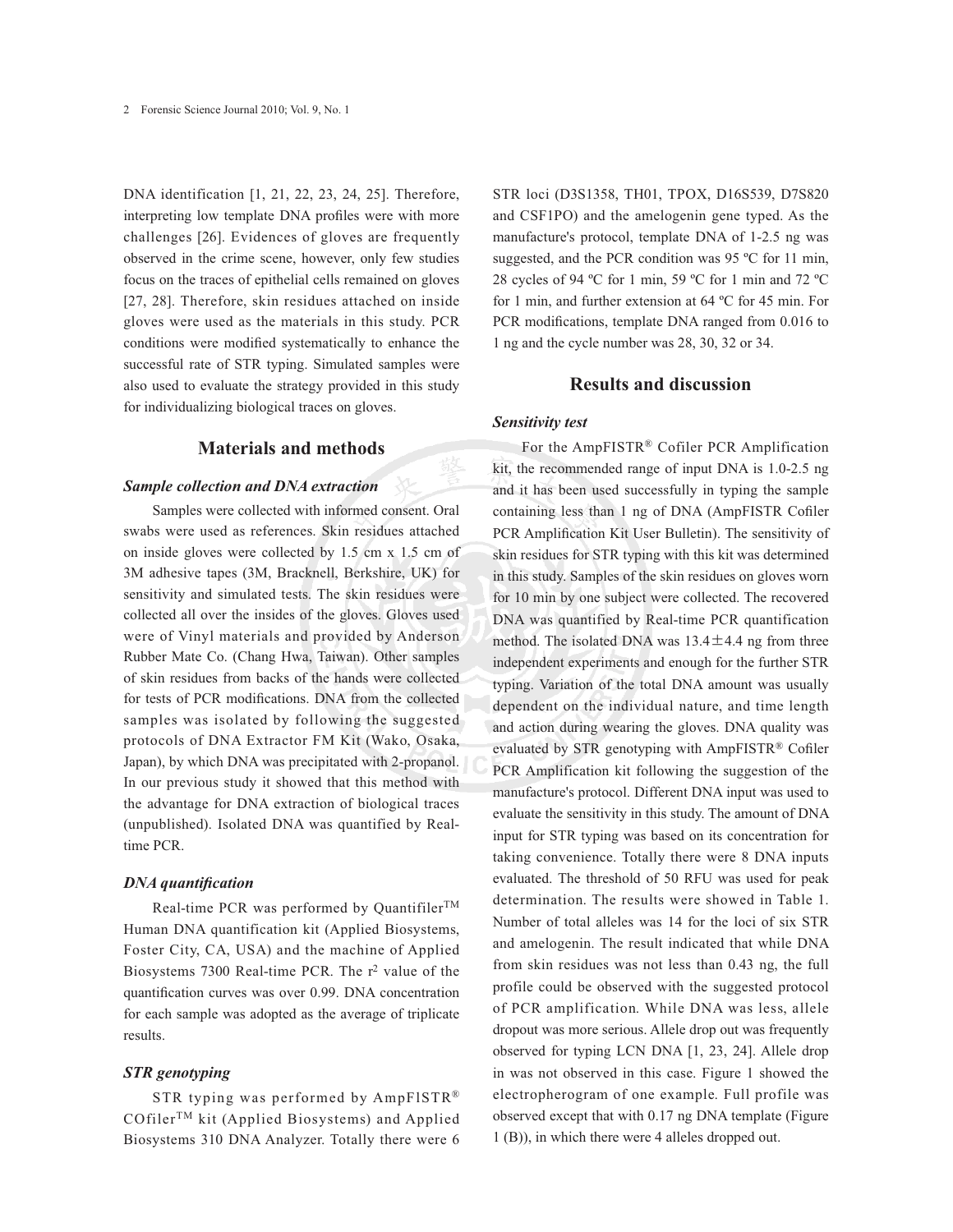| DNA input (ng) | Identified allele no. | Drop out allele no. |
|----------------|-----------------------|---------------------|
| 0.05           | 5                     | 9                   |
| 0.17           | 10                    | $\overline{4}$      |
| 0.28           | 12                    | $\mathfrak{2}$      |
| 0.36           | 13                    | $\mathbf{1}$        |
| 0.43           | 14                    | $\boldsymbol{0}$    |
| 0.64           | 14                    | $\boldsymbol{0}$    |
| 0.78           | 14                    | $\boldsymbol{0}$    |
| 1.00           | 14                    | $\boldsymbol{0}$    |

**Table 1.** Sensitivity test of STR typing for skin residues.



**Fig.1** The electropherogram of one example. DNA from oral swab for reference (A) and skin residues (B to E) was typed with AmpFlSTR® COfiler™ kit. DNA template was 0.17 ng (B), 0.43 ng (C), 0.64 ng (D) and 1 ng (A and E) respectively.

# *PCR modifications for STR typing*

To enhance the successful rate of STR typing with LCN DNA, modifications of PCR conditions were performed in this study. DNA with a serial dilution from 1, 0.5, 0.25, 0.125, 0.063, 0.032 to 0.016 ng were extracted from the skin residues of backs of the hands for three subjects and typed by AmpFlSTR® COfilerTM kit for amplification of 28, 30, 32 or 34 cycles. The result was showed in Table 2. PCR amplification for 28 cycles as the manufacture's suggest, alleles dropped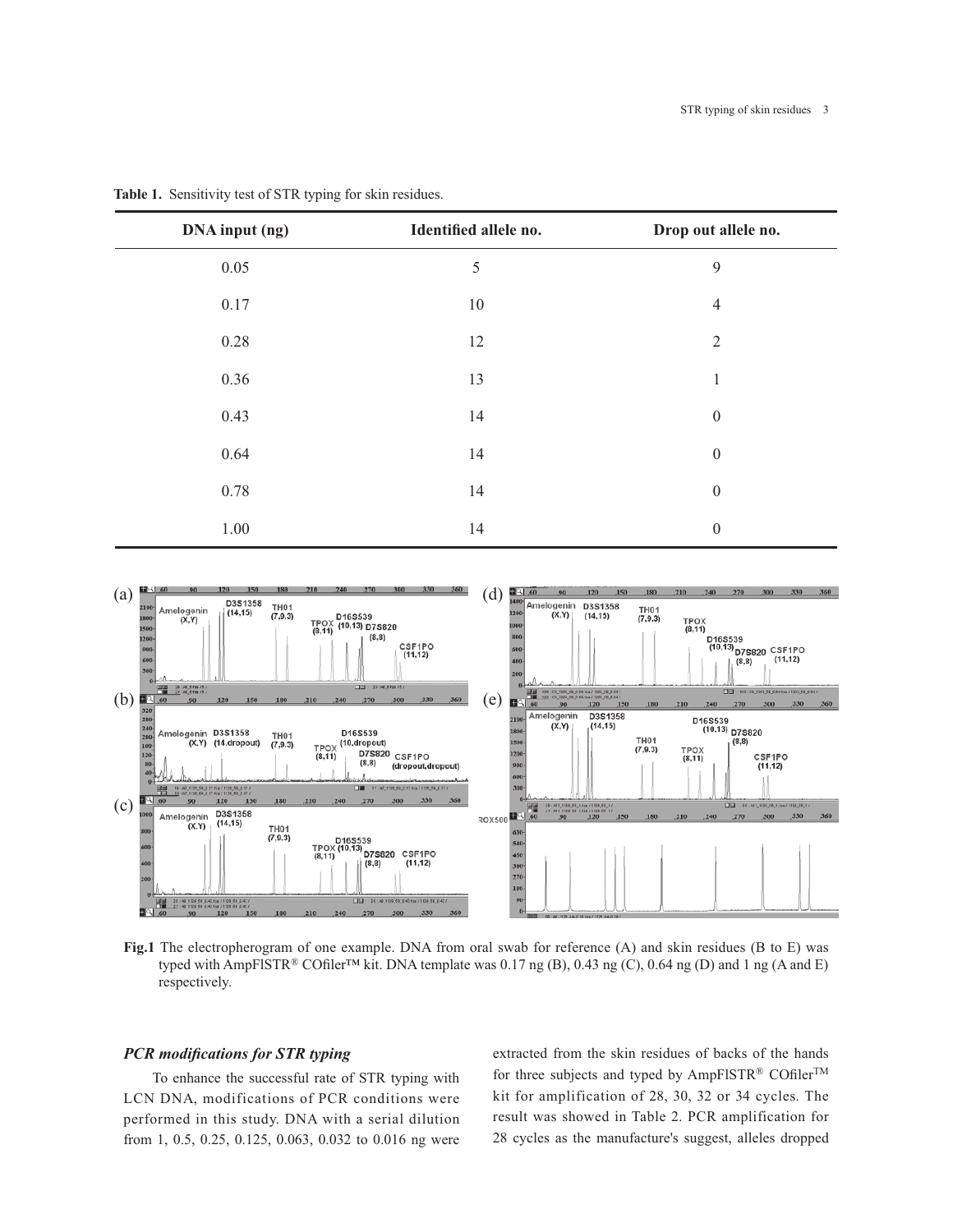| $\ddot{\tilde{}}$          |
|----------------------------|
|                            |
|                            |
| i<br>;<br>$-1 - 1 - 1 - 1$ |
| ׃<br>:                     |
| $rac{1}{2}$<br>١           |
| ֚֚֚֚֬<br>֧֚֝               |
| <br> <br>                  |
| l<br>ł.                    |
| i<br>Tak1.<br>Í            |

|                                           |                                                       |                                  |                                 | Table 2. Variations of the STR genotyping with a serial dilution of DNA and amplification of different cycles. |                                  |                                 | Cycle no. of PCR <sup>a</sup>   |                                  |                                 |                          |                                  |                                 |
|-------------------------------------------|-------------------------------------------------------|----------------------------------|---------------------------------|----------------------------------------------------------------------------------------------------------------|----------------------------------|---------------------------------|---------------------------------|----------------------------------|---------------------------------|--------------------------|----------------------------------|---------------------------------|
| <b>DNA</b>                                |                                                       | 28                               |                                 |                                                                                                                | 30                               |                                 |                                 | 32                               |                                 |                          | 34                               |                                 |
| Input<br>$\left( \mathfrak{g}_{0}\right)$ | Identified<br>allele no.                              | out no.<br><b>Allele</b><br>drop | <b>Allele</b><br>in no.<br>drop | <b>Identified</b><br>allele no.                                                                                | out no.<br><b>Allele</b><br>drop | <b>Allele</b><br>in no.<br>drop | <b>Identified</b><br>allele no. | out no.<br><b>Allele</b><br>drop | <b>Allele</b><br>in no.<br>drop | Identified<br>allele no. | out no.<br><b>Allele</b><br>drop | <b>Allele</b><br>in no.<br>drop |
| 0.016                                     | 4±4.58                                                | $10 + 4.58$                      | $\circ$                         | $7.3 + 4.62$                                                                                                   | $6.7 + 4.62$                     | $\circ$                         | $7.3 + 3.51$                    | $6.7 \pm 3.51$                   | $\circ$                         | $8.7 + 5.51$             | $5.3 \pm 5.51$                   | $\circ$                         |
| 0.032                                     | $6.3 + 4.04$                                          | $7.7 + 4.04$                     | $\circ$                         | $10.7 + 3.21$                                                                                                  | $3.3 + 3.21$                     | $\circ$                         | $8.7 + 4.73$                    | $5.3 + 4.73$                     | $\circ$                         | $8 + 5.57$               | $6 + 5.57$                       | $0.7 + 1.15$                    |
|                                           | $0.063$ 10.3±3.21                                     | $3.7 + 3.2$                      | $\circ$                         | $13.3 \pm 1.15$                                                                                                | $0.7 + 1.2$                      | $\circ$                         | $12 + 2.65$                     | $2 + 2.6$                        | $\circ$                         | $11 + 4.36$              | $3 + 4.4$                        | $2 + 1.7$                       |
| 0.125                                     | $12 + 2$                                              | $2\pm2$                          | $\circ$                         | $10 + 6.93$                                                                                                    | $4\pm 6.9$                       | $\circ$                         | $14.0 + 0$                      | $\circ$                          | $\circ$                         | $12.7 \pm 2.31$          | $1.3 + 2.3$                      | $3.3 \pm 1.2$                   |
| 0.25                                      | $14.0 + 0$                                            | $\circ$                          | $\circ$                         | 14.0±0                                                                                                         | $\circ$                          | $\circ$                         | $14.0 \pm 0$                    | $\circ$                          | $3 + 1.73$                      | 13.8±0.5                 | $0.3 + 0.5$                      | $4.3 \pm 1.53$                  |
| $\widetilde{0}$ .                         | $14.0 + 0$                                            | $\circ$                          | $\circ$                         | $14.0\pm0$                                                                                                     | $\circ$                          | $0.3 + 0.58$                    | $14.0 \pm 0$                    | $\circ$                          | $3.7\pm0.58$                    | $14.0 \pm 0$             | $\circ$                          | $5\pm0$                         |
|                                           | $14.0 + 0$                                            | $\circ$                          | $\circ$                         | 14.0 <sup><math>\pm</math>0</sup>                                                                              | $\circ$                          | $1\pm1.7$                       | $14.0 + 0$                      | $\circ$                          | $3.3 + 2.1$                     | $14.0 + 0$               | $\circ$                          | $5.7 + 0.6$                     |
|                                           | aThe numerical data represented the average for three |                                  |                                 | subjects.                                                                                                      |                                  |                                 |                                 |                                  |                                 |                          |                                  |                                 |

4 Forensic Science Journal 2010; Vol. 9, No. 1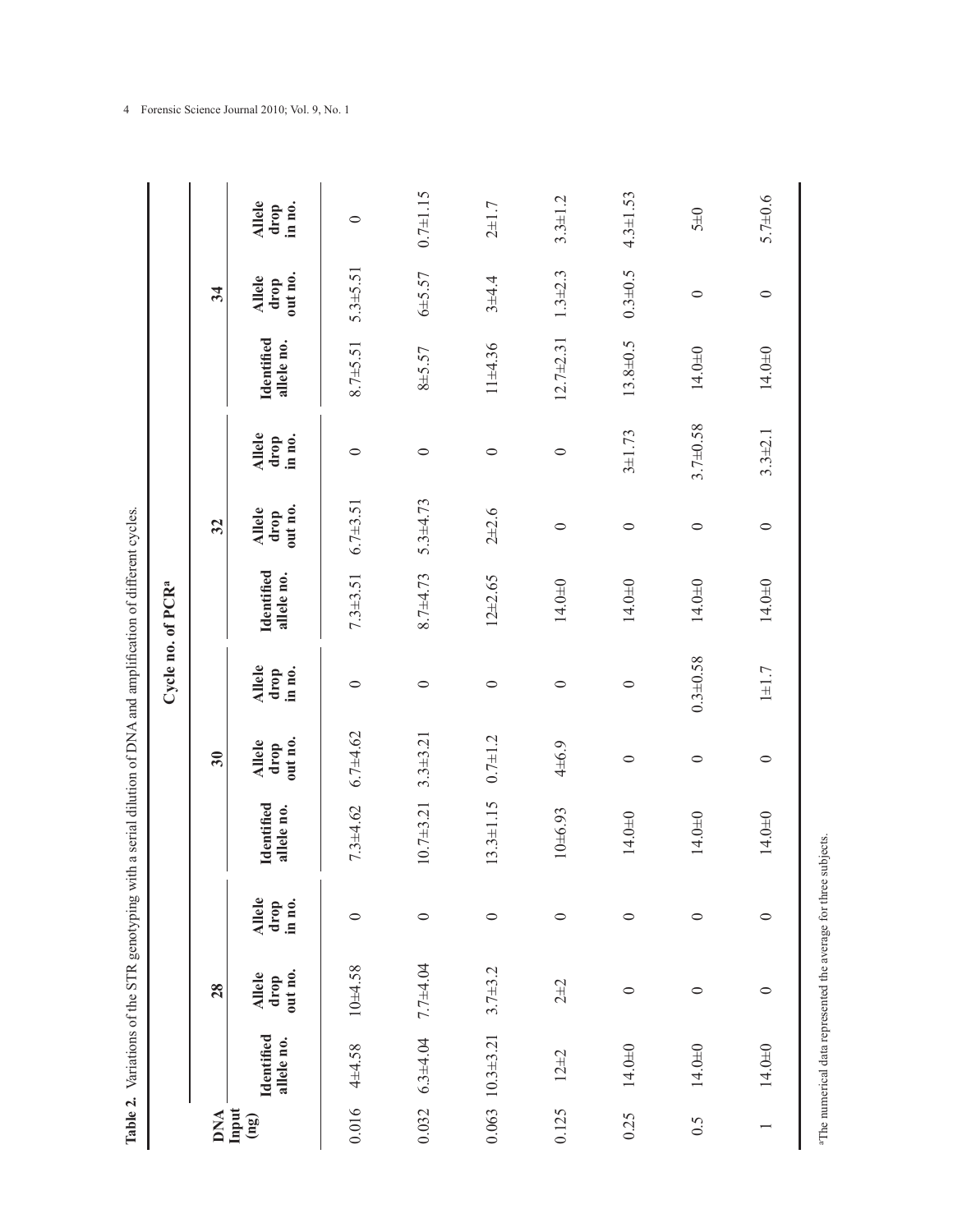out observed obviously while DNA was not more than 0.125 ng. Increasing the cycle number, the number of successfully identified alleles increased. However, allele dropped in observed obviously while the cycle number was 32 for not less than 0.25 ng DNA. The cycle number increased to 34, allele dropped in was more serious. Allele imbalance was also evaluated in this study. Comparing with the STR types of the reference, allele imbalance was indicated while the ratio of lower quantity peak and higher quantity peak was less than 70 % of heterozygote loci [29]. The results showed that no. of the allele imbalance loci was unrelated with the DNA input and amplification cycles. However, it was observed that the level of allele imbalance was more serious while DNA was less. Figure 2 showed the electropherogram of one example of 0.125 ng DNA amplification for 28, 30, 32 and 34 cycles. Allele dropped out was observed on TPOX locus for 28 cycle amplification in Figure 2 (A).

Allele imbalance was serious on D3S1358 locus for 30 cycle amplification in Figure 2 (B). Pull up signals were observed on the loci of Amelogenin, D3S1358, TH01, TPOX, D16S539 and CSF1PO for 34 cycle amplification in Figure 2 (D).

Considering the effects of artifacts, such as allele drop out, allele drop in, allele imbalance and pull up, it was suggested that while DNA was not less than 0.5 ng, 28 cycles were suggested; 30 cycles for DNA ranged from 0.25 ng to less than 0.5 ng; and 32 cycles for DNA less than 0.25 ng. Amplification of 34 cycles was not suggested due to the serious artifacts, such as allele dropped in and pull up.

## *Simulated tests*

Simulated samples were used to evaluate the strategy provided in this study. The successful rate and the effects of different storage period for the simulated



**Fig.2** The electropherogram of one example of 0.125 ng DNA amplification for 28 (A), 30 (B), 32 (C) and 34 (D) cycles. (E) 1ng DNA from reference sample was amplified for 28 cycles.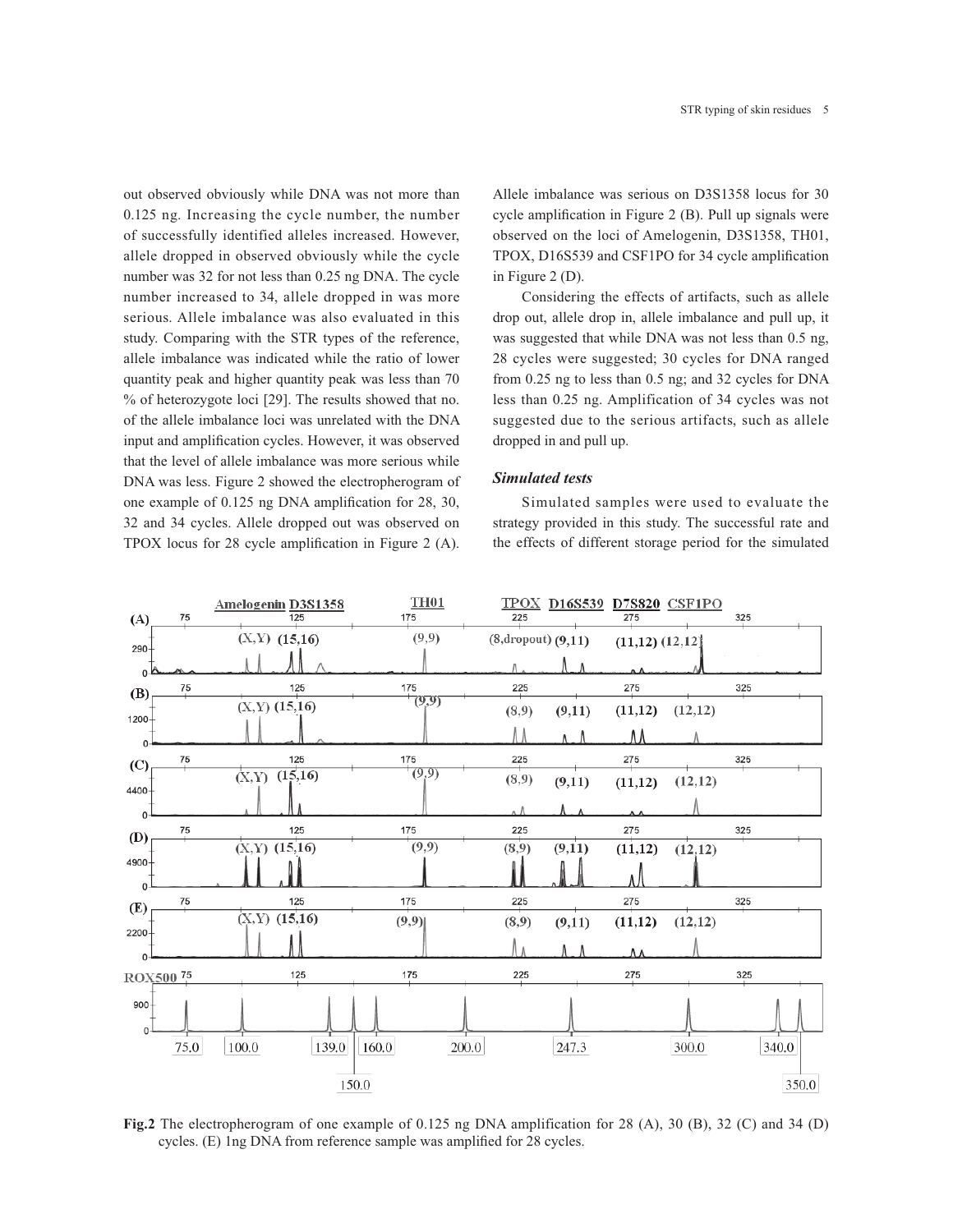6 Forensic Science Journal 2010; Vol. 9, No. 1

| <b>Subject<sup>a</sup></b> | DNA input (ng) | Cycle no. | Identified allele no. <sup>b</sup> Drop in allele no. |            |
|----------------------------|----------------|-----------|-------------------------------------------------------|------------|
| $1\mathrm{A}$              | 1.15           | $28\,$    | $14\,$                                                |            |
| $1\mathrm{B}$              | 0.73           | $28\,$    | 12                                                    |            |
| 2A                         | 1.32           | $28\,$    | 14                                                    |            |
| $2\mathrm{B}$              | 1.09           | $28\,$    | $10\,$                                                |            |
| $3A$                       | $1.23\,$       | $28\,$    | $14\,$                                                |            |
| $3\mathrm{B}$              | $0.86\,$       | $28\,$    | 14                                                    |            |
| $4A$                       | 0.62           | $28\,$    | 14                                                    |            |
| $4\mathrm{B}$              | 0.75           | $28\,$    | 14                                                    |            |
| 5A                         | 1.34           | $28\,$    | 12                                                    | $\sqrt{2}$ |
| $5\mathrm{B}$              | 0.62           | $28\,$    | $\mathfrak{g}$                                        |            |
| $6A$                       | 0.91           | $28\,$    | 14                                                    |            |
| $6\mathrm{B}$              | 1.24           | $28\,$    | $14\,$                                                |            |
| $7A$                       | 1.17           | $28\,$    | 14                                                    |            |
| $7\mathrm{B}$              | 0.62           | $28\,$    | $10\,$                                                |            |
| $8\mathrm{A}$              | 0.99           | $28\,$    | 14                                                    |            |
| $8\mathrm{B}$              | 1.16           | $28\,$    | 14                                                    |            |
| <b>9A</b>                  | 1.09           | 28        | 14                                                    |            |
| $9B$                       | $1.02\,$       | $28\,$    | 14                                                    |            |
| $10\mathrm{A}$             | $0.17\,$       | 32        | $\,1\,$                                               |            |
| $10B$                      | 0.23           | 32        | $\,1\,$                                               |            |

**Table 3.** STR genotyping of 10 subjects for simulated test.

<sup>a</sup>A and B represent the left or right glove randomly, and are used for duplicate experiments.

bTotal allele number of each sample was calculated as 14.

samples were measured. Skin residues from pair of the gloves were extracted separately as the duplicate samples. The gloves worn for 10 min by each of the 10 subjects and stored at room temperature for 4 months were used as the simulated samples. Cycle number of PCR amplification for STR typing was determined following the above suggestions. The result was showed in Table 3. DNA input for STR typing was based on its concentration for taking convenience or the total amount of isolated DNA. Input DNA was used about 1 ng as far as possible. However, DNA from some samples

was under the limit and, therefore, the total DNA was condensed for analysis. The results showed that the successful rate was 80 % while full profiles of all the alleles were unambiguously identified for either one of the pair of gloves. Subject 10 could be a poor shedder. While DNA was more than 1 ng, the full profile could be observed except for 2B and 5A in Table 3. Long time storage of samples could cause DNA to be degraded.

Other simulated samples were the gloves worn for 30 sec, 1 min, 5 min, 10 min and 30 min from one subject and stored at room temperature for 6 and 18 months. The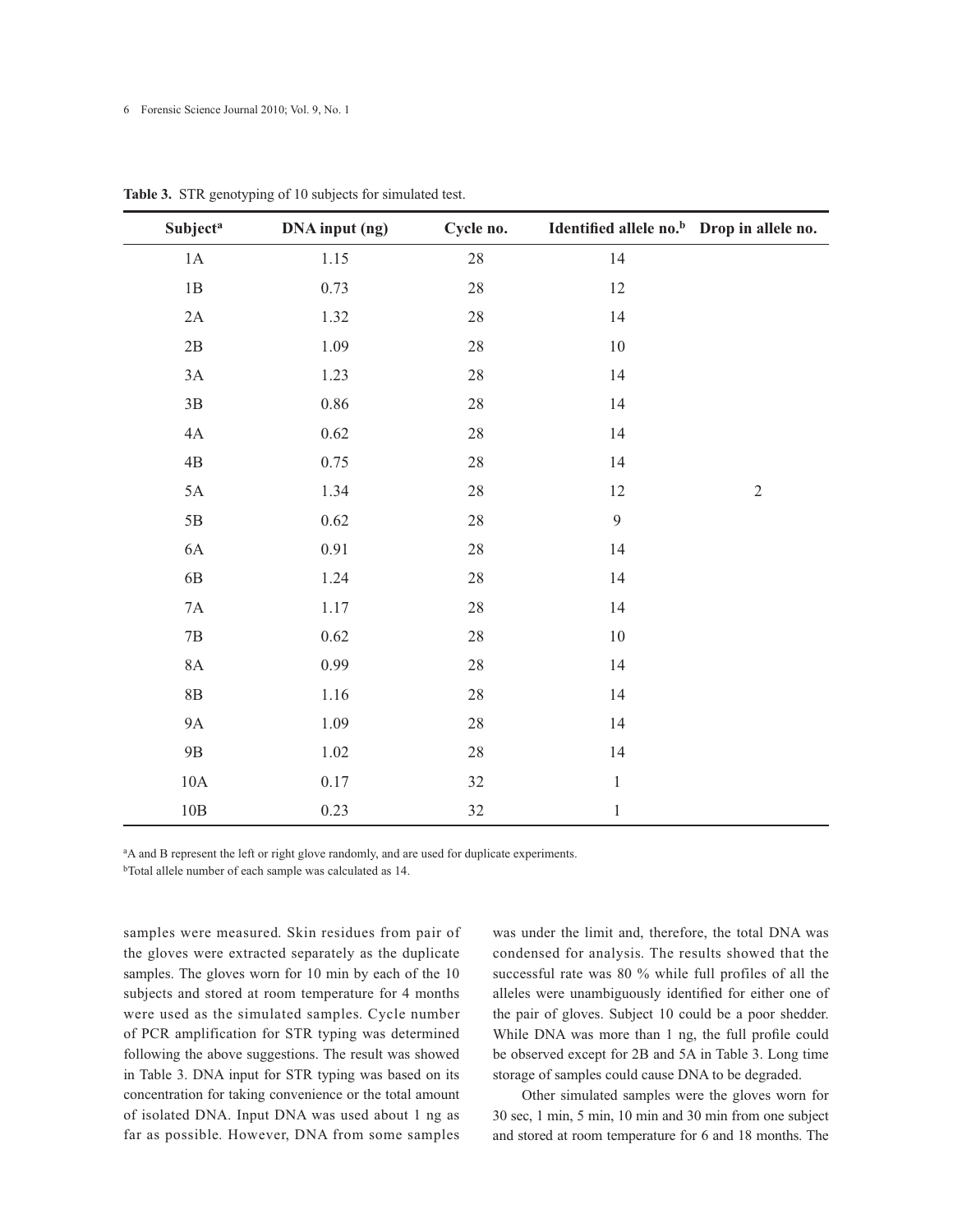results showed that the full STR profile of skin residues on gloves worn for at least 5 min and stored for 6 months could be identified successfully. Not more than half alleles were observed while the gloves were stored for 18 months. The identified alleles were 2, 5 and 6 for the gloves worn for 5 min, 10 min and 30 min respectively. It was dependent on time length of gloves worn. Only few alleles were identified in these cases due to the highly degraded nature of DNA when stored for a long time at room temperature. However, the results for the simulated tests showed that the skin residue attached on inside gloves were worthful trace evidences and the strategy provided in this study could be valuable on forensic applications.

# **Conclusions**

In this study the strategy was provided for STR typing of skin residues inside gloves. The optimal conditions were reported and it will be helpful for unambiguously interpreting the STR profile of biological traces.

# **Acknowledgements**

This study was supported by NSC96-2320-B-015- 002-MY2 and 98-2320-B-015-001-MY3 from National Science Council and Department of Medical Research in NTUH, Taiwan, ROC.

# **References**

- 1. Gill P, Whitaker JP, Flaxman C, Brown N, Buckleton J. An investigation of the rigor of interpretation rules for STRs derived from less than 100 pg of DNA. Forensic Sci. Int. 2000; 112:17-40.
- 2. Van Oorschot RAH, Jones MJ. DNA fingerprints from fingerprints. Nature 1997; 387:767.
- 3. Balogh MK, Burger J, Bender K, Schneider PM, Alt KW. STR genotyping and mtDNA sequencing of latent fingerprint on paper. Forensic Sci. Int. 2003; 137:188-195.
- 4. Leemans P, Vandeput A, Vanderheyden N, Cassiman J, Decorte R. Evaluation of methodology for the isolation and analysis of LCN-DNA before and after dactyloscopic enhancement of fingerprints. Int. Congress Ser. 2006; 1288:583-585.
- 5. Sewell J, Quinones I, Ames C, Multaney B, Curtis S, Seeboruth H, Moore S, Daniel B. Recovery of DNA and fingerprints from touched documents. Forensic Sci. Int. Genet. 2008; 2:281-285.
- 6. Wiegand P, Kleiber M. DNA typing of epithelial cells after strangulation. Int. J. Legal Med. 1997; 110:181- 183.
- 7. Bohnert M, Faller-Marquardt M, Lutz S, Amberg R, Weisser H, Pollak S. Transfer of biological traces in cases of hanging and ligature strangulation. Forensic Sci. Int. 2001; 116:107-115.
- 8. Pizzamiglio M, Mameli A, My D, Garofano L. Forensic identification of a murderer by LCN DNA collected from the inside of the victim's car. Int. Congress Ser. 2004; 1261:437-439.
- 9. Barbaro A, Cormaci P, Barbaro A. LCN DNA typing from touched objects. Int. Congress Ser. 2006; 1288:553-555.
- 10. Petricevic SF, Bright J, Cockerton SL. DNA profiling of trace DNA recovered from bedding. Forensic Sci. Int. 2006; 159:21-26.
- 11. Lowe A, Murray C, Whitaker JP, Tully G, Gill P. The propensity of individuals to deposit DNA and secondary transfer of low level DNA from individuals to inert surfaces. Forensic Sci. Int. 2002; 129:25-34.
- 12. Lowe A, Murray C, Richardson P, Wivell R, Gill P, Tully G, Whitaker JP. Use of low copy number DNA in forensic inference. Int. Congress Ser. 2003; 1239:799-801.
- 13. Van Oorschot RAH, Phelan DG, Furlong S, Scarfo GM, Holding NL, Cummins MJ. Are you collecting all the available DNA from touched objects? Int. Congress Ser. 2003; 1239:803-807.
- 14. Phipps M, Petricevic S. The tendency of individuals to transfer DNA to handled item. Forensic Sci. Int. 2007; 168:162-168.
- 15. Romano C, Di Luise E, Di Martino D, Spitaleri S, Saravo L. A novel approach for genotyping of LCN-DNA recovered from highly degraded samples. Int. Congress Ser. 2006; 1288:577-579.
- 16. Anjos MJ, Andrade L, Carvalho M, Lopes V, Serra A, Oliveira C, Batista L, Balsa F, Brito P, Corte-Real F, Vide MC. Low copy number: Interpretation of evidence results. Int. Congress Ser. 2006; 1288:616- 618.
- 17. Ballantyne KN, Van Oorschot RAH, Mitchell RJ. Comparison of two whole genome amplification methods for STR genotyping of LCN and degraded DNA samples. Forensic Sci. Int. 2007; 166:35-41.
- 18. Sorensen KM, Jespersgaard C, Vuust J, Hougaard D, Norgaard-Pedersen B, Andersen PS. Whole genome